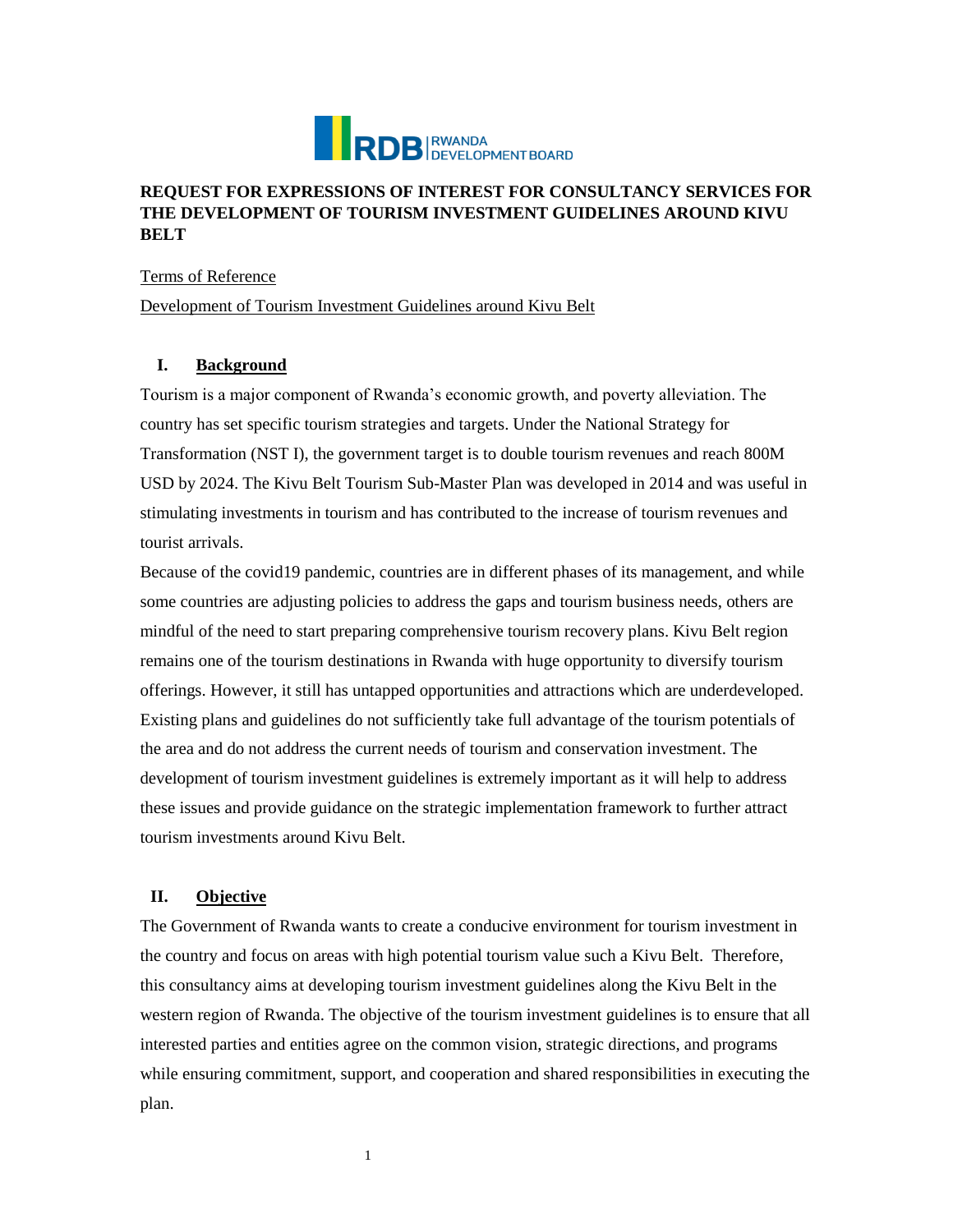#### **III. Scope of works**

The Kivu Belt is geographically defined as all districts in Rwanda bordering the Kivu Lake. The target group for the guidelines on the private sector side are Rwandan and international investors as well as other companies already operating in the Kivu Belt who might be affected by the new guidelines such as hotels and other tourism entities and the Chamber of Tourism with its related associations, particularly the Destination Management Unit Kivu Belt. The target group on the public side are relevant district and province authority, RDB, REMA, MoE etc. This combined target group is expected to be informed by the new guidelines about the following main points:

- Guidelines on Investment at Kivu Belt
- Demarcated areas for investment
- An estimated cost for investment land and any other information to guide investment at Kivu Belt

Additional stakeholders to be involved in this process are special organizations representing the communities and the environment (e.g. RWCA) as well as development partners (e.g.  $GIZ / Eco-$ Emploi, MasterCard Foundation).

The scope of work shall require the performance of the following specific activities:

#### **Task 1: Inventory of Tourism attractions around Kivu Belt**

- Develop and agree with relevant stakeholders on an assessment framework that clarifies on the assessment process and methodology. Furthermore, develop a model on how the information collected will be used and distributed in future.
- A detailed assessment of existing tourism attractions, and other services including but not limited to accommodation, transportation, water and electricity supply, communication facilities in the Kivu Belt region;
- A detailed assessment of tourism attractions/products on offer, investment challenges, and assess potential for new products, land for future tourism development, land use status and recommendations on needed development/improvement to boost tourism in the area;
- Demarcate Kivu belt boundaries, develop a clear zoning of the identified potential sites for future tourism and conservation to guide the investors. How will this be coordinated with other stakeholders /Guidelines such as REMA to make sure that the guidelines can be followed? Will the concept of DMAs concept be included or abandoned, I think more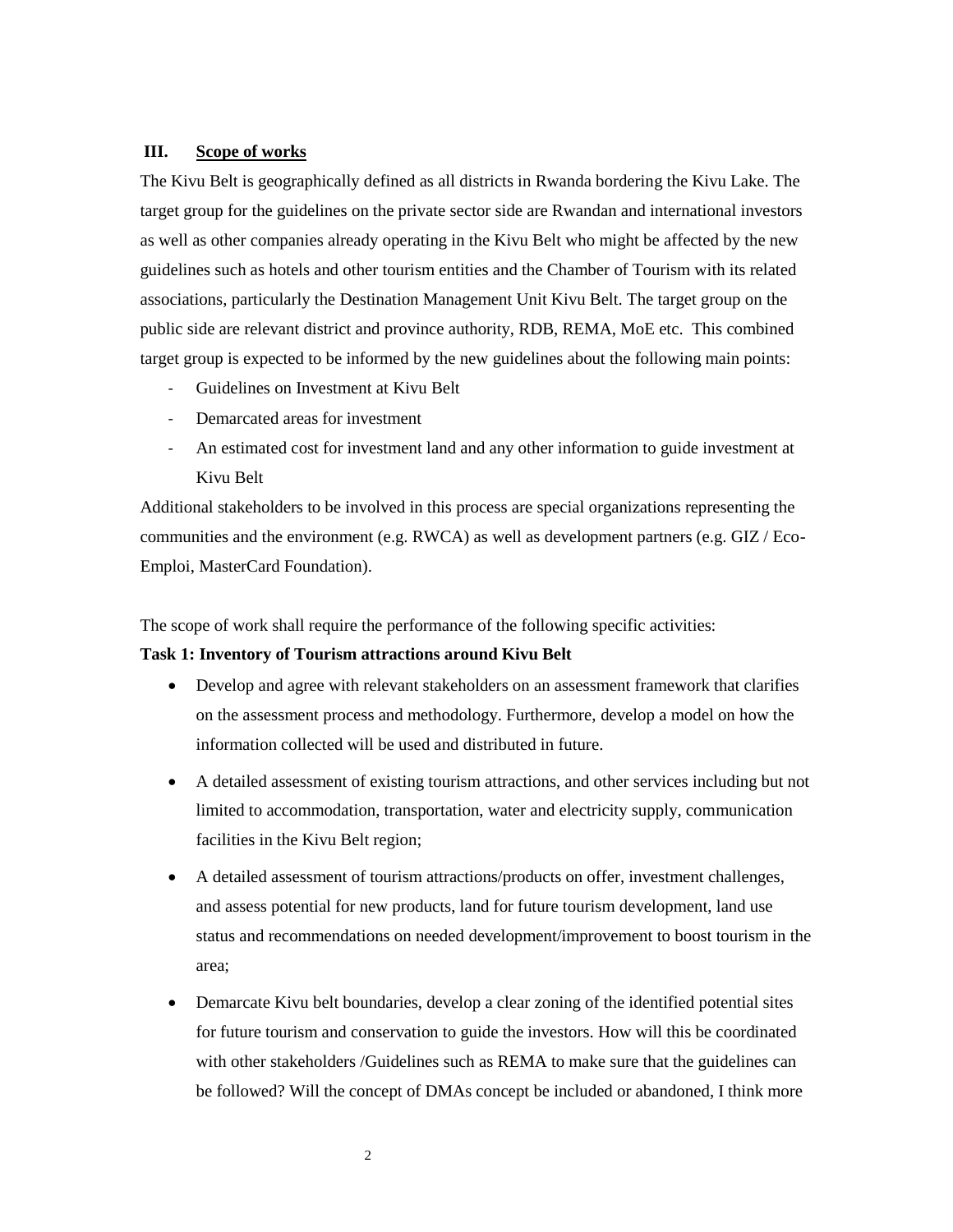detailed plans (DMAs) should be created for certain attractive areas to attract investments?

- In case of expropriation, the potential costs associated needed to guide the investment process.
- Identify and assess the appropriate locations for water sports tourism development and beaches in and around lake Kivu and propose the types of appropriate activities
- Provide guidance on adequate construction guidelines that blend with the investments and around Kivu belt
- Provide recommendations on monitoring and evaluation for sustainable tourism planning and development within the Kivu Belt
- Benchmarking destinations with similar lake to guide investment around Kivu Belt.
- Hold workshops with stakeholders in key areas pinpointed for touristic development.

### **Task 2: Marketing and Promotion**

- Review the current marketing strategies and identify new potential markets for the proposed tourism development around Kivu Belt,
- Prepare promotional materials for stakeholder's engagement: High resolution map for the destination, presentations in PowerPoint, executive summaries of flagship project concepts, plus 3D promotional videos of the destination depicting a future outlook of the destination; high resolution photos for use in marketing.
- Organize the validation and submission of the final report and high quality promotional materials.

#### **Task 3: Capacity Building / Stakeholder engagement**

- Conduct a training session on developed tourism investment guidelines for district staff and other stakeholders around Kivu Belt as one of the custodians to implement the project.
- Hold workshops and consultations with stakeholders in relevant areas for input and dialogue as contributions to the plan
- Coordinate the development of the plan with the private sector for input and dialogue

## **IV. Expected deliverables**

Rwanda Development Board will hire the consultant to undertake the development of the tourism investment guidelines along the Kivu Belt and deliver as follow: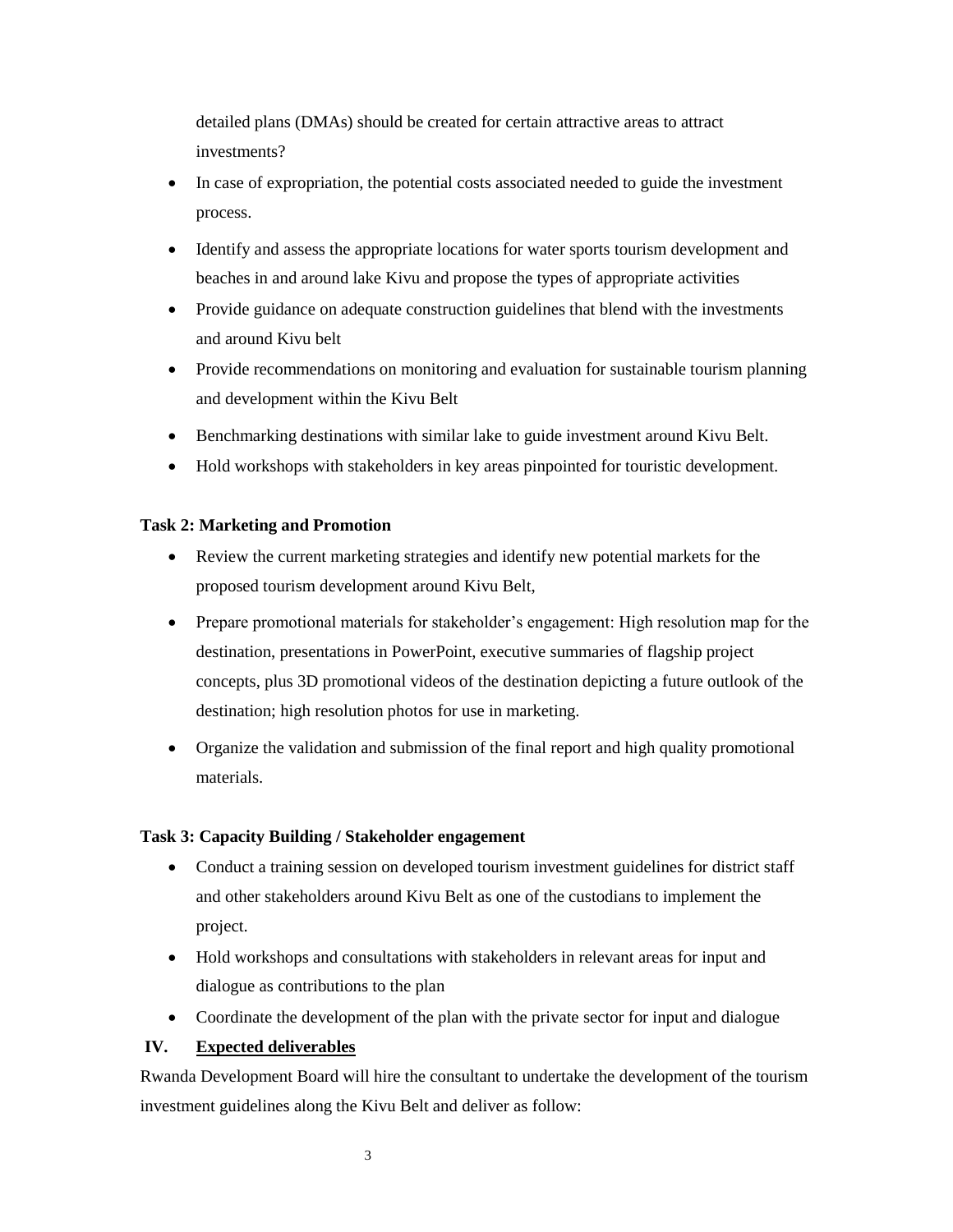- A detailed tourism investment guideline report.
- Presentation on workshops provided for the sake of the assignment;
- Submission of the promotional materials (5 pull up banners for districts and 3 for RDB, one promotional video, 100 high resolution photos for the destination, High resolution map for the destination, executive summaries of flagship project concepts). All promotional material have to comply with the data protection right and with copyright of RDB
- Training district authorities and other relevant stakeholders and submit a training manual which is updated after the training.

To achieve the above deliverables, normal reporting will have to be followed:

- 1. An inception report in two weeks upon signing the contract,
- 2. Draft tourism investment guidelines in 4 months upon the presentation and approval of the inception report
- 3. Organization of the consultation workshops with stakeholders on the report within a period not exceeding two weeks upon validating the draft report;
- 4. Final report to be submitted within 2 weeks upon completion of the training and receipt of all input from all stakeholders.

# **V. PROJECT DURATION**

This project will take a period of six months from the time of signing of the contact.

# **VI. QUALIFICATIONS**

The consulting firm will be composed by a team of Team Leader, Tourism Expert, EIA expert, Urban planner, Civil Engineer/Architect and Marketing Expert. The CV and testimony for their experience and qualification will be given in the following stage. For every staff to be proposed, the consulting firm must provide a summarized description and its experience in short, to give picture of the proposed staff, to ease the shortlisting of the firm.

The firm should have at least 10 years' experience in the domain of tourism planning services; The firm should have at least carried out three (3) assignments related to tourism planning, strategic planning and marketing as well as tourism policy development or any related field; This should be supported by an evidence (a good performance certificates accompanied by their respective contracts);